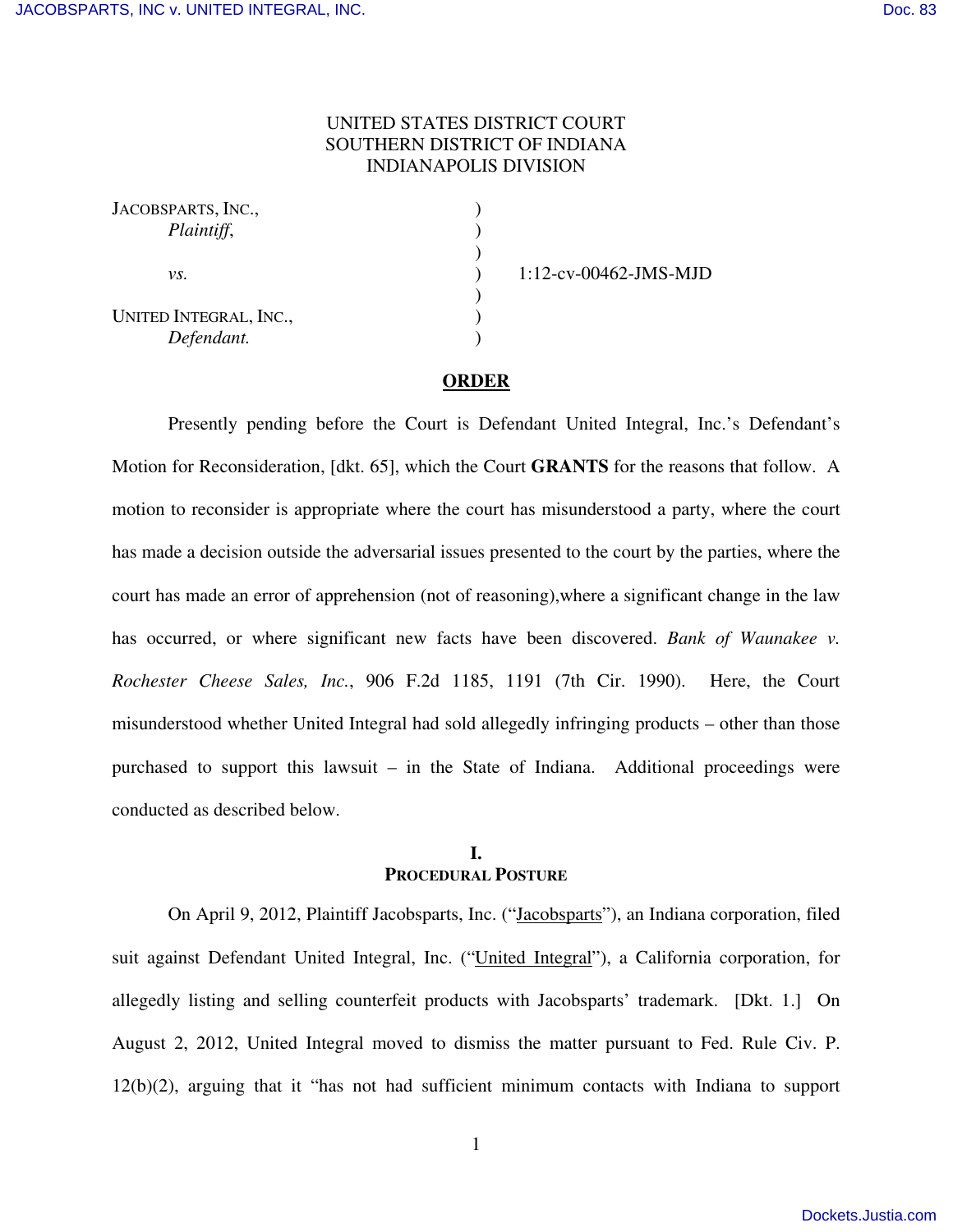personal jurisdiction." [Dkt. 16 at 1.] The Court has limited jurisdiction to determine whether United Integral has had sufficient contacts with the State of Indiana to allow this Court to exercise personal jurisdiction over it. *See Insurance Corp. of Ireland, Ltd. v. Compagnie des Bauxites de Guinee*, 456 U.S. 694, 706 (1982) ("By submitting to the jurisdiction of the court for the limited purpose of challenging jurisdiction, the defendant agrees to abide by that court's determination on the issue of jurisdiction") (internal citation omitted).

On January 25, 2013, the Court denied United Integral's Motion to Dismiss, basing its exercise of personal jurisdiction over United Integral on the fact that it sold products to Indiana bearing the allegedly infringing mark. [Dkt. 61.] Following United Integral's Motion for Reconsideration, [dkt. 65], the Court held a hearing on the matter during which testimony by Steven Long, United Integral's Director of Business Development, revealed that the only products bearing the allegedly infringing mark that were sold in Indiana were purchased by Jacobsparts' Vice-President Julie Gresk, which she purchased in preparation for litigation. [Dkts. 38-1 at 1; 64 at 1.] The parties agree that those transactions cannot form the basis of jurisdiction. [*See* dkt. 70 at 4.] The Court then ordered briefing on the narrow issue of whether the business United Integral has conducted in Indiana otherwise subjects it to specific personal jurisdiction in this Court.

### **II. DISCUSSION**

The Due Process Clause of the Fourteenth Amendment to the Constitution requires that before a state may exercise jurisdiction over a defendant, the defendant must have had certain "minimum contacts" with the state "such that maintenance of the suit does not offend traditional notions of fair play and substantial justice." *Int'l Shoe Co. v. Washington*, 326 U.S. 310, 316 (1945). Where, as here, jurisdiction is exercised on the basis of a federal statute that does not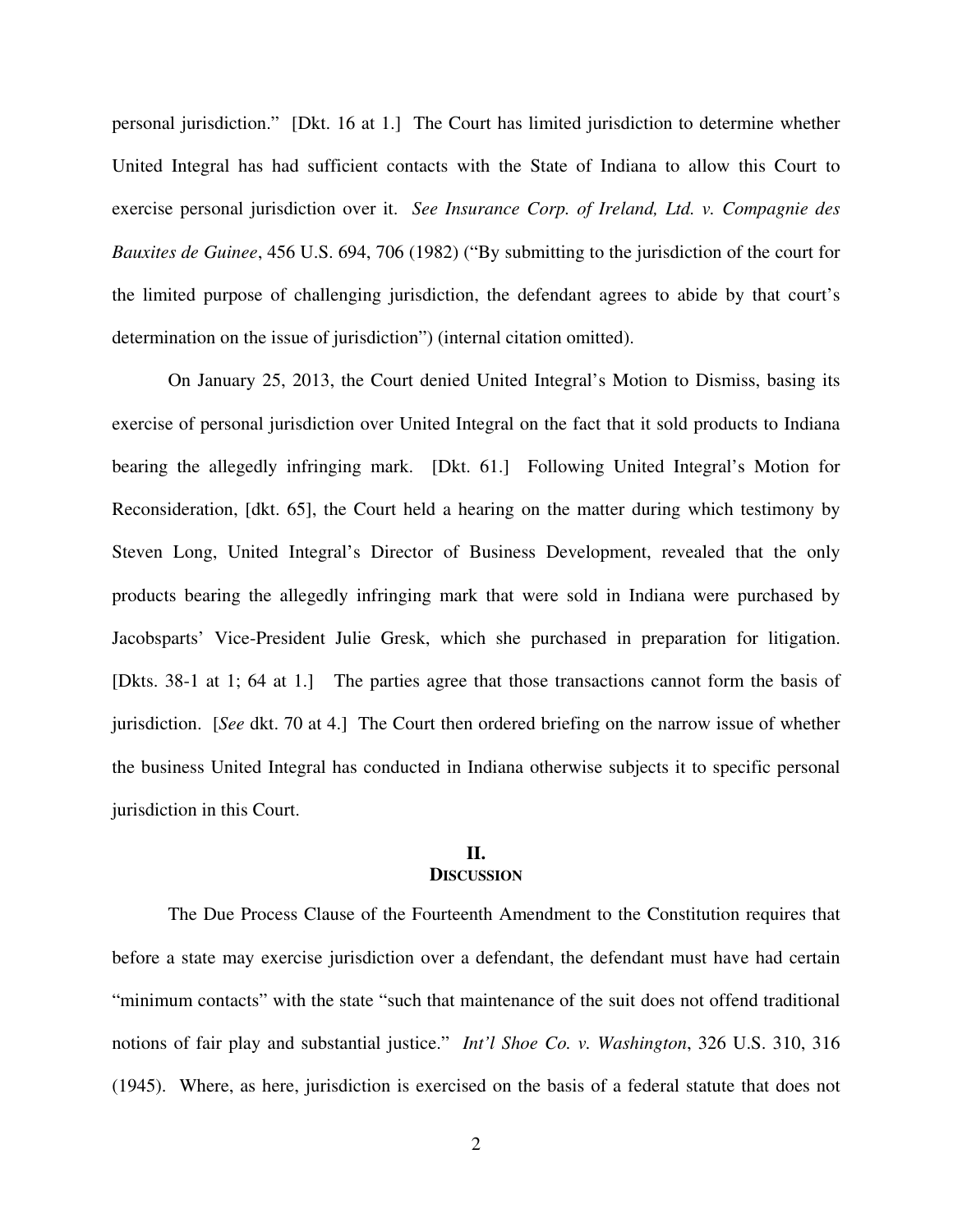authorize nationwide service of process, 15 U.S.C. § 1121(a), the federal district court must look to the jurisdictional statutes of the forum state. *Annie Oakley Enterprises, Inc. v. Sunset Tan Corporate & Consulting, LLC*, 703 F. Supp. 2d 881 (N.D. Ind. 2010) (citing *United States v. Martinez De Ortiz*, 910 F.2d 376, 381 (7th Cir. 1990). Indiana Trial Rule 4.4(A) serves as Indiana's long-arm provision and expands personal jurisdiction to the full extent permitted by the Due Process Clause. *Linkamerica Corp. v. Cox*, 857 N.E.2d 961, 965-66 (Ind. 2006). Rule 4.4(A) provides "a handy checklist of activities that usually support personal jurisdiction but does not serve as a limitation on the exercise of personal jurisdiction" by Indiana courts. *Id*. at 967. Specifically, Rule 4.4(A) states, in relevant part:

- A. **Acts Serving as a Basis for Jurisdiction**. Any … organization that is a nonresident of this state …, submits to the jurisdiction of the courts of this state as to any action arising from the following acts committed by him or his agent:
	- (1) doing any business in this state;
	- … (4) having supplied or contracted to supply services rendered or goods or materials furnished or to be furnished in this state;….

While personal jurisdiction may be either general or specific, Jacobsparts has conceded repeatedly that no basis exists for this Court to exercise general personal jurisdiction over United Integral. [Dkts. 38 at 1; 61 at 2; 69 at 1; 78 at 2.] Therefore, the Court will only address whether it is able to exercise specific personal jurisdiction over United Integral.

For a Court to exercise specific jurisdiction over a defendant, the defendant must have purposefully availed itself of the privilege of conducting activities within the forum so that the defendant may reasonably anticipate being haled into court there. *Int'l Shoe*, 326 U.S. at 319 (citing *Burger King Corp. v. Rudzewicz*, 471 U.S. 462, 474-75 (1985)). Specific personal jurisdiction requires only a minimum of contacts, but it requires that the controversy be related in some way to the defendant's contact with the forum. *Id*. "[S]pecific jurisdiction requires that the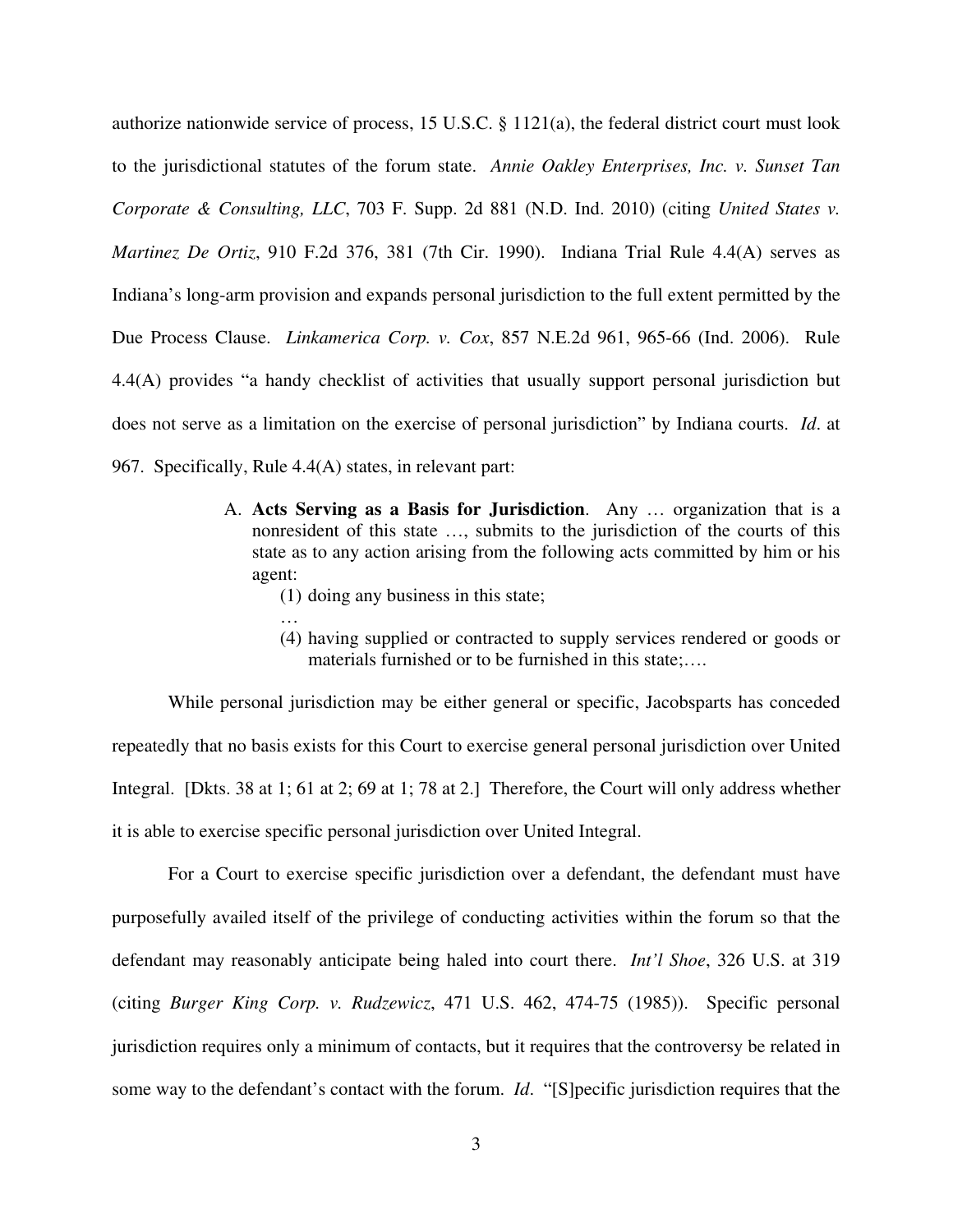suit 'arise out of' or 'be related to' [defendant's] minimum contacts with the forum state." *Steel Warehouse of Wisconsin, Inc. v. Leach*, 154 F.3d 712, 714 (7th Cir. 1998) (citing *Helicopteros Nacionales de Colombia, S.A. v. Hall*, 466 U.S. 408, 414 (1984)).

Here, the Court cannot conclude that Jacobsparts' suit arises out of United Integral's contacts with Indiana. Indeed, besides its sales to Jacobsparts' Vice-President Julie Gresk, which the Court has excluded from its consideration of jurisdictional issues, United Integral has not sold any products in Indiana bearing the allegedly infringing mark. The Court therefore finds that Jacobsparts has not satisfied its burden of demonstrating that United Integral may have reasonably anticipated being haled into court in Indiana. *Int'l Shoe*, 326 U.S. at 319. Accordingly, the Court concludes that it may not exercise specific personal jurisdiction over United Integral in this matter.

#### **III. CONCLUSION**

For the reasons stated above, the Court finds that it does not have personal jurisdiction over United Integral in this matter. The Court previously misunderstood whether United Integral had sold allegedly infringing products in this state. An evidentiary hearing has established it has not. Therefore, the Court reconsiders its earlier ruling, and **GRANTS** Defendant's Motion for Reconsideration, [dkt. 65], and **DISMISSES WITHOUT PREJUDICE** Jacobsparts' claims against United Integral. Final judgment will issue accordingly.

03/08/2013

 $\gamma$ 

 Hon. Jane Magnus-Stinson, Judge United States District Court Southern District of Indiana